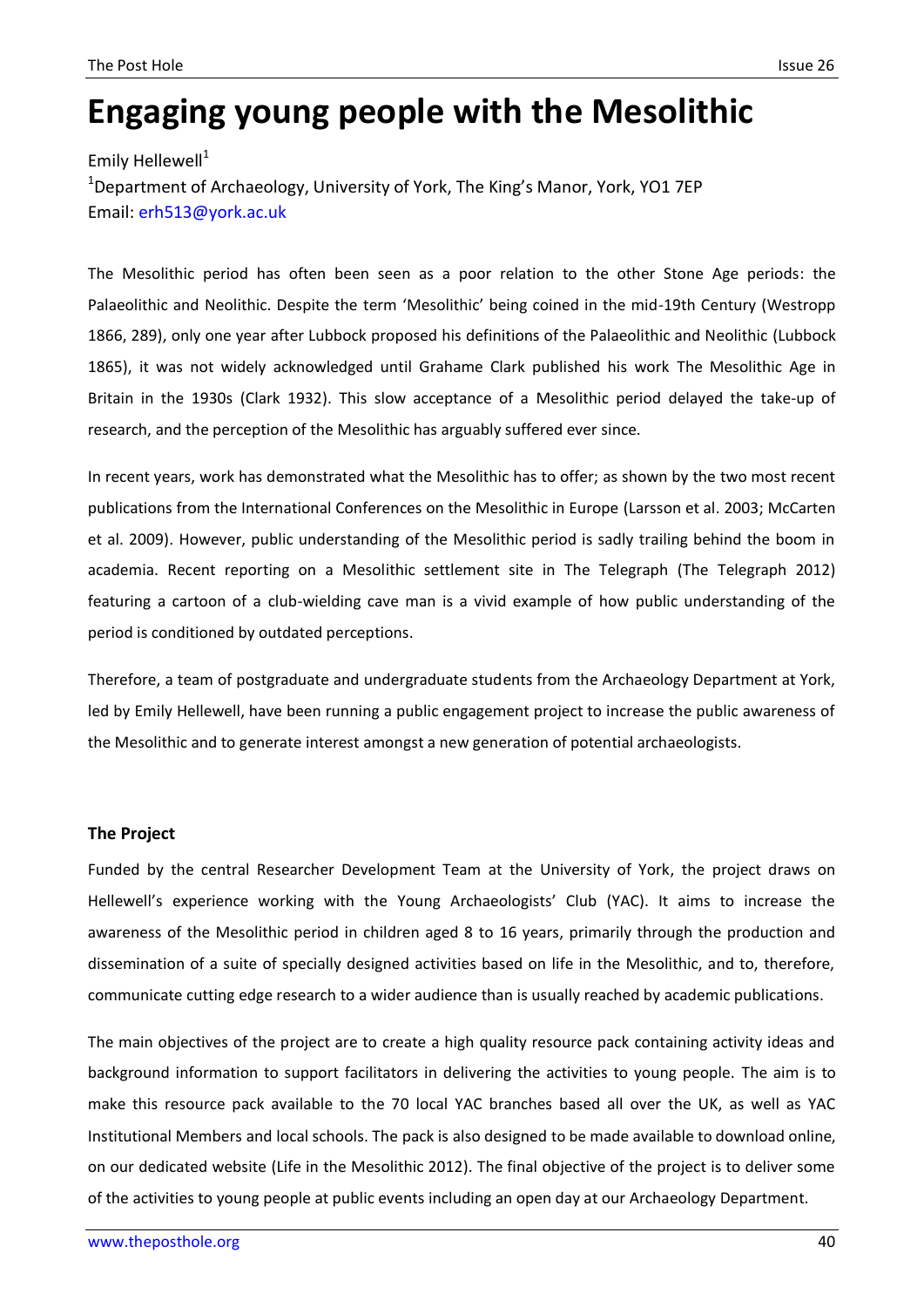#### **The Activities**

A range of activities, based on Mesolithic Archaeology, were designed by a team of students during spring 2012. These activities aim to communicate something about Mesolithic life and archaeology to young people. However, it is central to the design that these activities are fun and engaging rather than having specific learning outcomes. They are considered to be successful purely because the participant enjoys doing them, and are made aware of the Mesolithic through them, rather than because it can be proven that they have learnt particular facts about the period.

Briefly, the activities include: Timeline of the Mesolithic, where people are encouraged to think about how long ago the Mesolithic actually was; Footprints in the Sand, based on the human footprints found in the Severn Estuary (Bell 2007); Tools R Us, which introduces the Mesolithic flint technology of microliths, and gets young people to think about how they might have been hafted; and After the Ice, where the concept of isostatic uplift and the changes this would have made to people's lives during the Mesolithic is covered. Other activities include underwater archaeology, Mesolithic structures and fishing in the Mesolithic.

#### **Activity Days**

Delivering the newly designed Mesolithic activities to members of the public was a central objective of the project, in order to demonstrate that we could introduce people to the period in a fun and informal way.

Over the summer of 2012, the team delivered the activities to three different events: a dedicated open day in York's Archaeology Department, as part of the Festival of British Archaeology; a York Festival of Ideas Fringe Event organised by the Humanities Research Centre (HRC); and the Star Carr Festival held in Scarborough.

During these events the activities, delivered by volunteers, encouraged children and young people to drop in and have a go as they pleased. There was no charge for entry to any of the three events over the summer, or for participating in any of the activities.

Since the completion of the open days, the team has been invited to participate in planned events for next summer, including a similar Festival of Ideas Fringe Event organised by the HRC, and an event organised by a local Council for British Archaeology (CBA) group. This is testament to the success of the activity days, which is further discussed below.

#### **Resource Pack**

The activities will all feature in a resource pack which will be launched this year and made available on the project website (Life in the Mesolithic 2012). The resource pack's design has been influenced by a survey of YAC volunteer leaders conducted in spring 2012 in which we asked them what aspects of the Mesolithic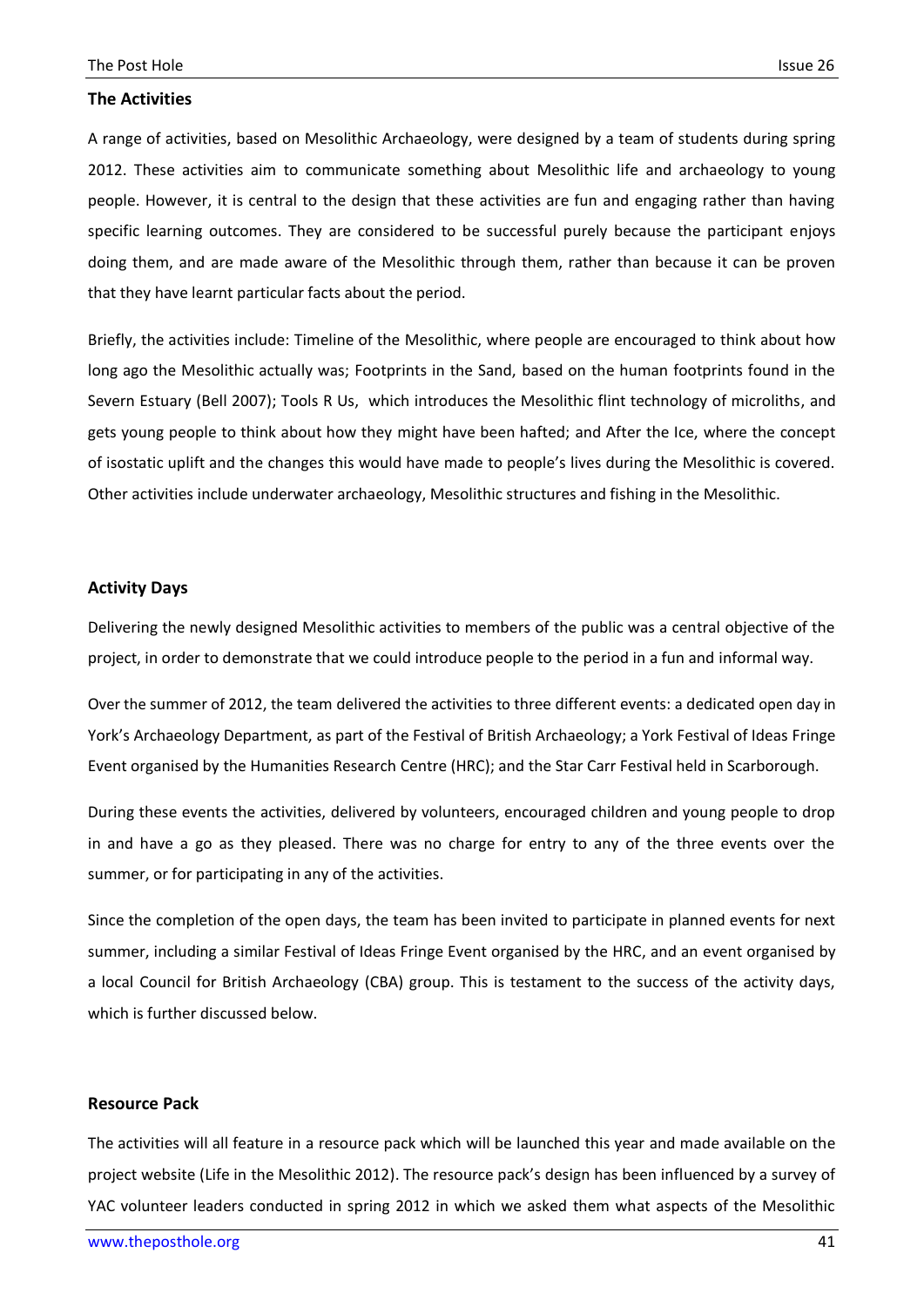they would like to know more about, and what made a good resource. The range of responses to what makes a good branch resource [\(Figure 1](#page-2-0)) indicated that an important consideration is that the activities and resources are adaptable, reflecting each branch's individual needs.



<span id="page-2-0"></span>Figure 1: *YAC leaders' responses to the question "What makes a good branch resource?" as part of a survey conducted for this project in early 2012* (Image Copyright: Emily Hellewell)

It is hoped that the resource pack will be widely used by the YAC leaders; not only because it has been specifically designed with them in mind, but also because they have been instrumental in influencing the design of the pack through the results of the survey. Full results and analysis of the survey are available on the project website (Life in the Mesolithic 2012).

## **Impact of the Project**

There is an increasing drive towards engaging the public with the results of academic research, championed by the Research Councils UK, who are trying to create a: "culture where public engagement is regarded as an important and essential activity by the research community" [\(Research Councils U.K. 2012\)](#page-5-2). As part of this push in public engagement it is also becoming increasingly important to demonstrate the impact of the engagement work being undertaken.

In order to demonstrate the impact of this project, feedback questionnaires were completed at each of the three activity open days. The success of the activities was clear with 98% of respondents saying that they enjoyed learning about the Mesolithic [\(Figure 2](#page-3-0)). Feedback from the open day at our Department [\(Figure 3](#page-3-1)),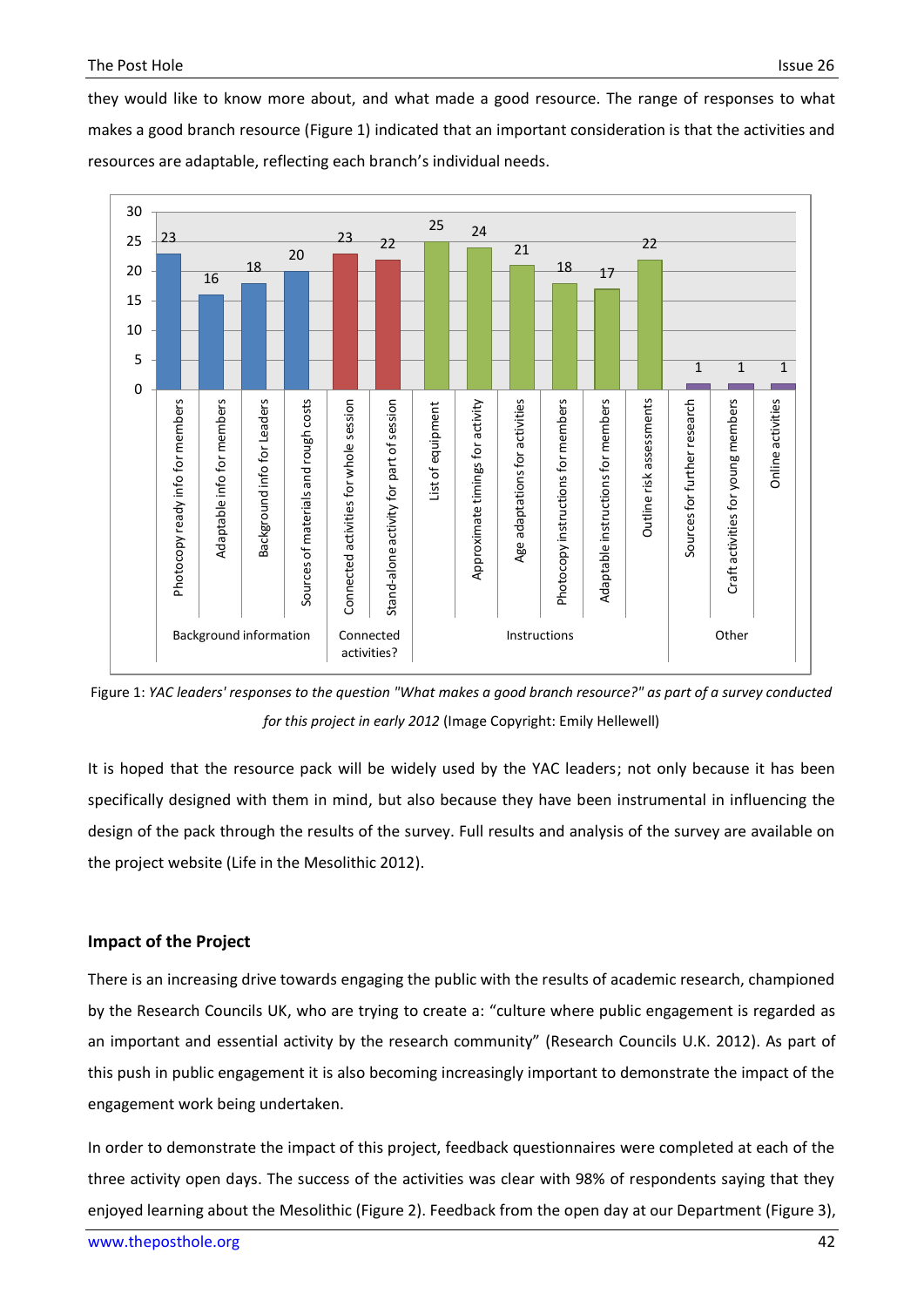during which all seven activities were run, shows that the children particularly liked the Footprints in the Sand activity.

However, the Timeline of the Mesolithic activity was not mentioned by the children at any of the activity days [\(Figure 3](#page-3-1)), and this is perhaps due to the fact that it was a non-interactive activity designed to be browsed and read; a format which is not as appealing to children. An alternative form of the activity has been designed and tested with the York YAC branch, which involves young people thinking about events to place on the timeline, and was very successful. This alternate format will be the one presented in the activity pack. The testing of the activities at the activity days has therefore been an important part of the development process for the resource pack.



<span id="page-3-0"></span>Figure 2: *Responses from young people at the activities days showing a positive reaction to the events when asked "did you enjoy learning about the Mesolithic?"* (Image Copyright: Emily Hellewell)



<span id="page-3-1"></span>Figure 3: *Number of mentions of each activity in feedback from the Department activity day. The question prompted "The best thing about today's activities was..."* (Image Copyright: Emily Hellewell)

Further, less quantitative impacts of the project have also been identified. The resource pack will be launched at the YAC leaders training event in March 2013, where members of our team will demonstrate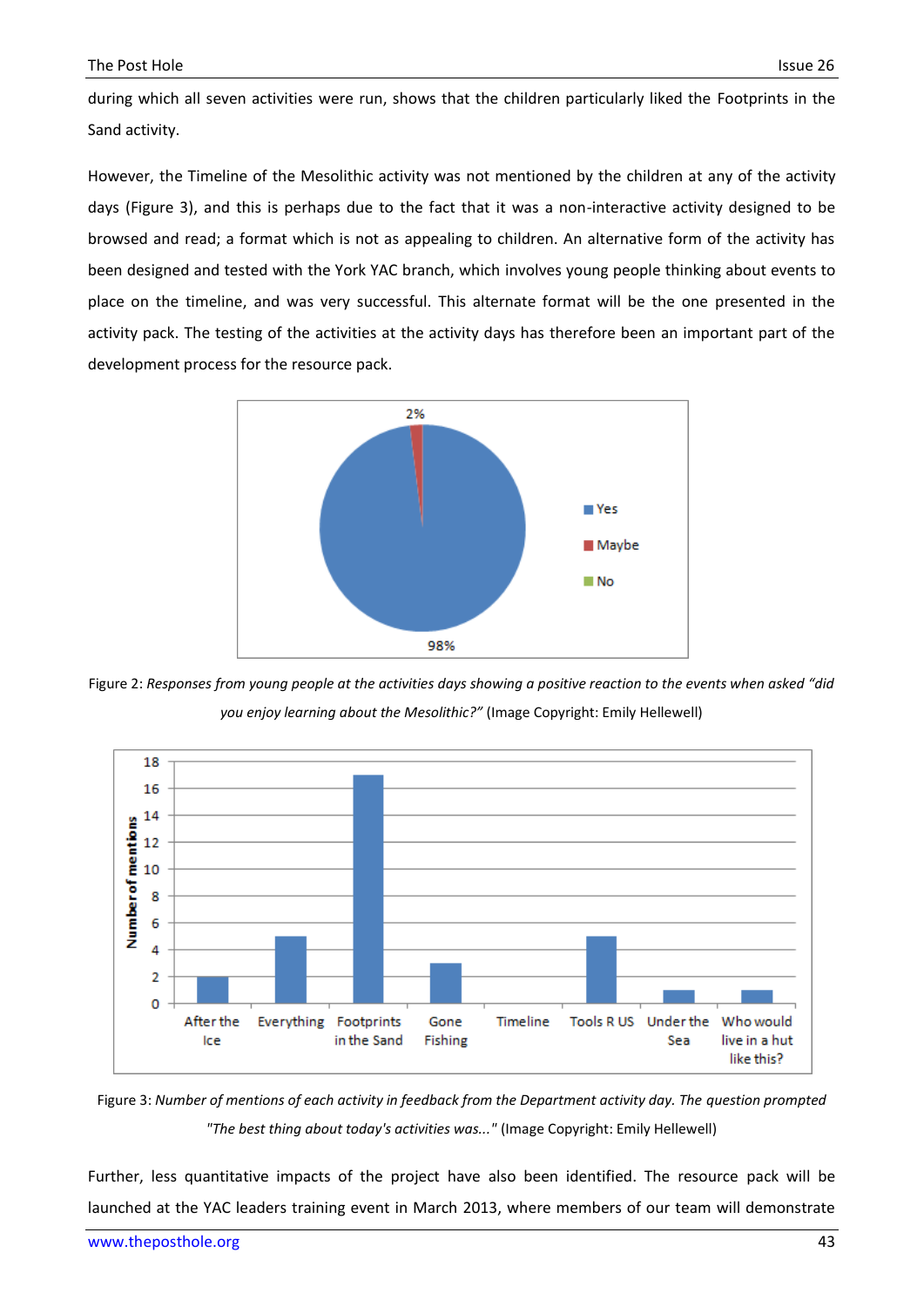how to run the activities to the YAC branch leaders. Involvement in training of this kind emphasises the positive reception that the project has had by YAC, and its parent organisation the CBA. Additionally, an opportunity for us to directly demonstrate our activities to YAC leaders will hopefully encourage them to use the resource packs in their branches, thus widening the perception of the Mesolithic period amongst young people, and increasing the impact of the project. Take-up of the activities by branch leaders will be monitored after the launch as a means of quantitatively gauging the long-tern impact of the project.

An additional unexpected outcome of the project was that the team of volunteers involved all indicated that they had benefitted from the volunteering, and will hopefully continue to be involved as the project continues. Feedback from the adults at the July activity day in King's Manor stated that the staff at the event had been one of the most positive things about the day. One person stated that the staff:

*"Explained complicated subjects very well"*, with another saying that they were:

#### *"Helpful and really good with my 5 year old"*

These positive responses demonstrate the high quality of volunteering at the event in which people felt empowered to learn, and this has to reflect the engagement that the volunteers themselves felt with the project (Figure 4).



Figure 4: *The team of volunteers after the Department activity day in July* (Image Copyright: Emily Hellewell)

Impact can also be seen in the contacts made with local school teachers as a result of the events with the aim of assisting with an after-school club in the future, and the fact that the project is increasingly being involved in plans made by the Star Carr Project to run a continuing public engagement programme in the next few years.